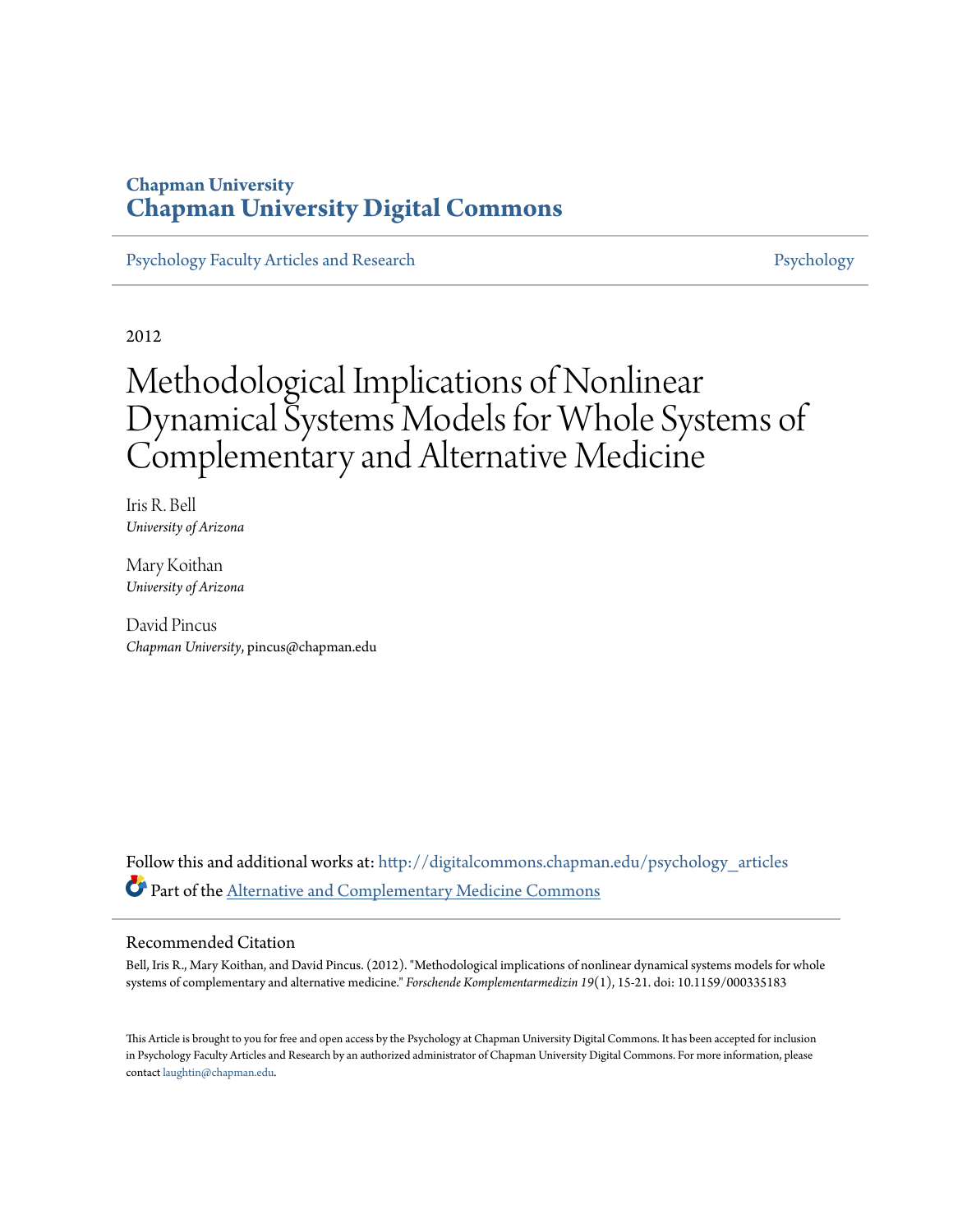## Methodological Implications of Nonlinear Dynamical Systems Models for Whole Systems of Complementary and Alternative Medicine

#### **Comments**

This is a pre-copy-editing, author-produced PDF of an article accepted for publication in *Forschende Komplementärmedizin / Research in Complementary Medicine*, volume 19, supplement 1, in 2012 following peer review. The definitive publisher-authenticated version is available online at [DOI:10.1159/000335183](http://dx.doi.org/10.1159/000335183).

**Copyright** Karger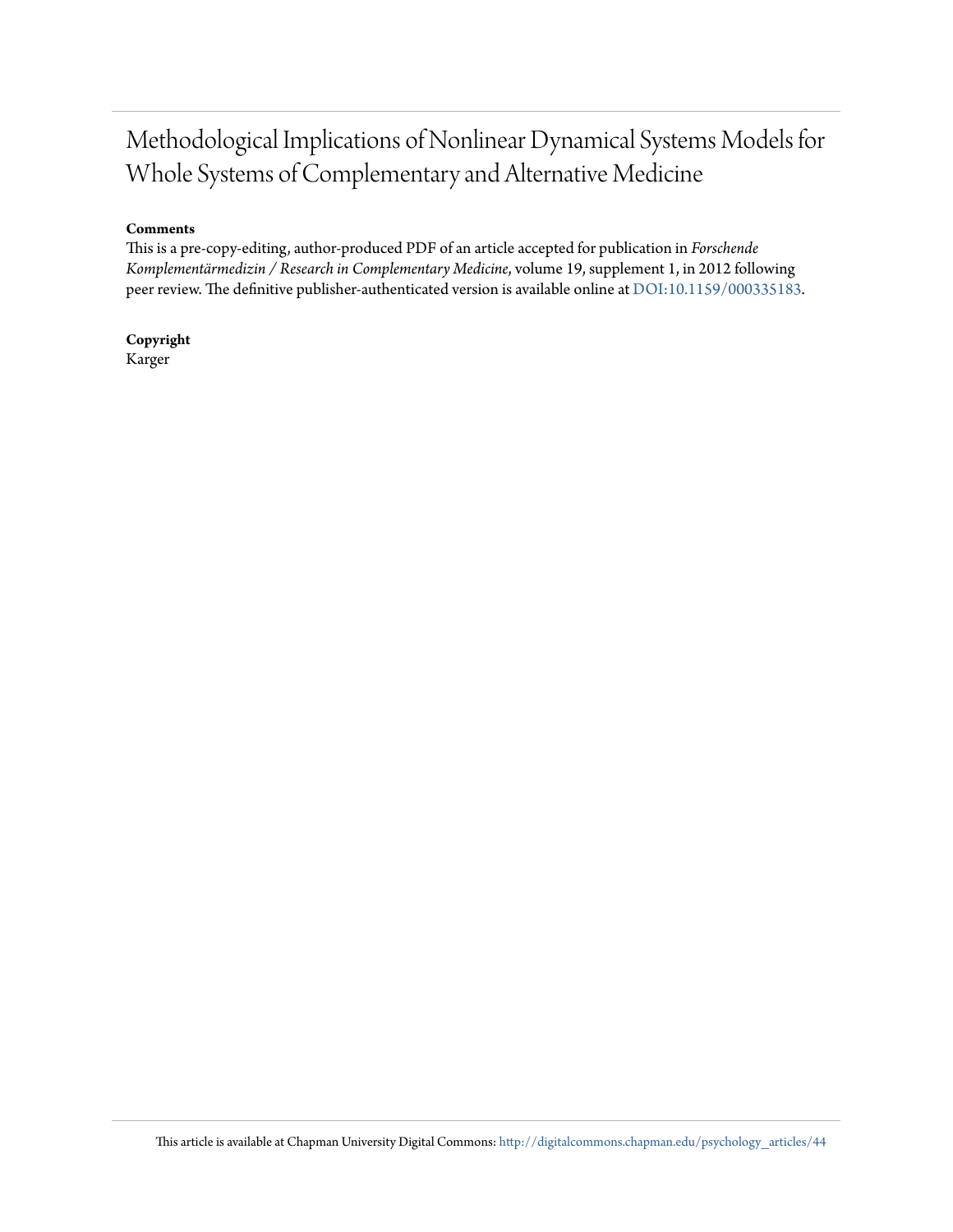#### For submission to: *Forschende Komplementarmedizin (updated 06/15/11)*

*Running Head*: Methodological Implications of NDS for CAM

**Keywords**: complementary and alternative medicine, complex adaptive systems, world hypotheses, nonlinear dynamical systems, attractor, time-series analysis, well-being, healing

#### **Methodological Implications of Nonlinear Dynamical Systems Models for Whole Systems**

#### **of Complementary and Alternative Medicine**

Iris R. Bell, MD PhD,<sup>1-6</sup> Mary Koithan, RN PhD,<sup>1,2</sup> and David Pincus, PhD<sup>7</sup>

For reprints and all correspondence: Dr. Iris Bell, Dept. of Family and Community Medicine, The University of Arizona College of Medicine, 1450 N. Cherry Ave., Tucson, AZ 85719-5052, USA. Tel. 520-626-4188; FAX 520-626-2030; Email: ibell@email.arizona.edu.

From: The Department of Family and Community Medicine,  $^{1,2}$  Psychiatry,  $^3$  Psychology,  $^4$ Medicine (Integrative Medicine),<sup>5</sup> and Public Health,<sup>6</sup> and the College of Nursing,<sup>2</sup> The University of Arizona, Tucson, AZ; and the Crean School of Health and Life Sciences, Chapman University, Orange, CA.

Funding: This work was supported in part by grant funding from the Lotte and John Hecht Foundation; the Samueli Institute; and the National Center for Complementary and Alternative Medicine/National Institutes of Health grants R13 AT005189-01, K24 AT 000057, T32 AT01287.

Conflict of Interest: Financial Disclosure -- Dr. Bell is a consultant to Standard Homeopathic/Hyland's Inc., Los Angeles, CA.

Acknowledgments: The authors thank Stephen J. Guastello, PhD, for his helpful comments on earlier versions of this manuscript.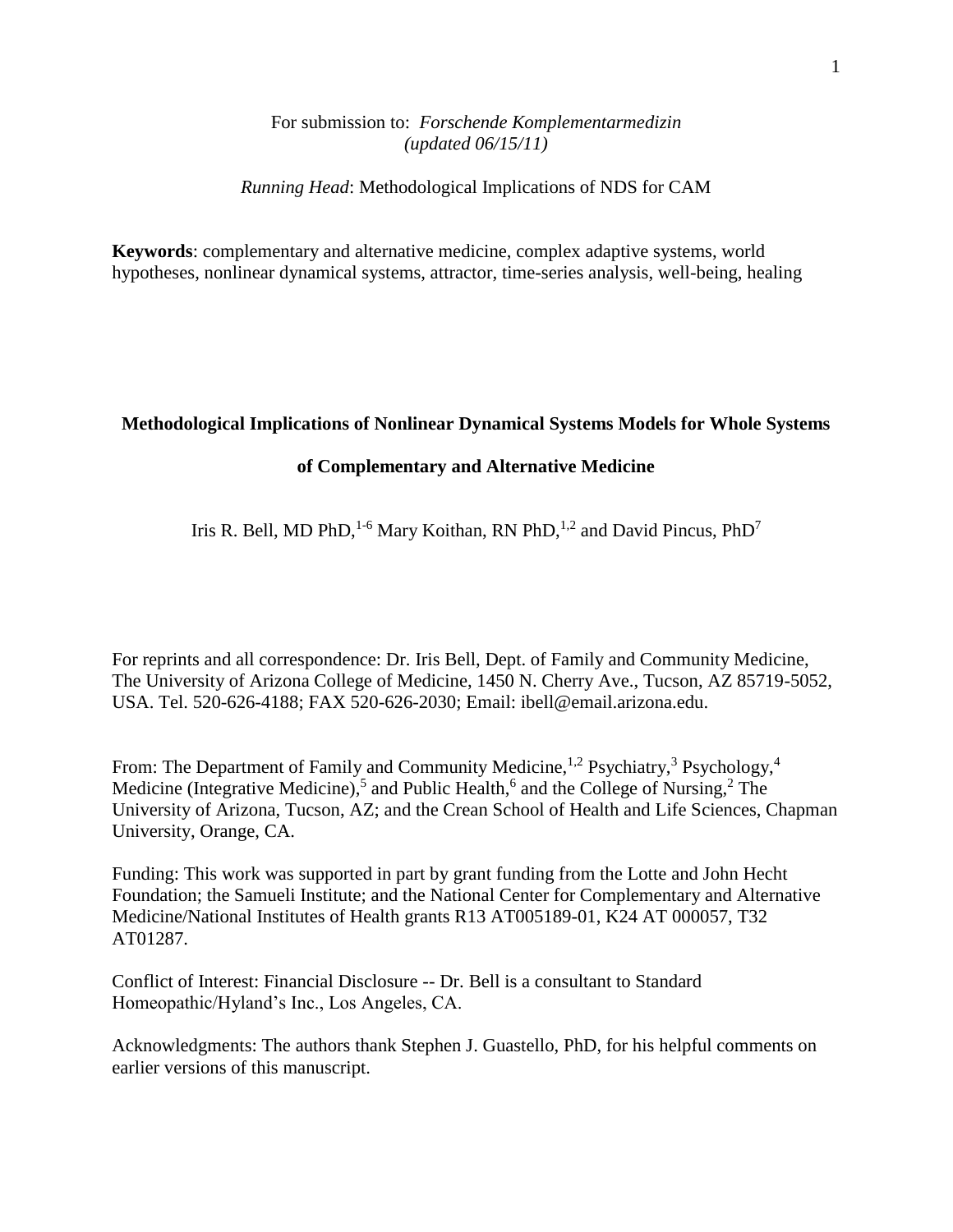#### **Abstract**

This paper focuses on the world view hypotheses and research design approaches from nonlinear dynamical complex systems (NDS) science that can inform future studies of whole systems of complementary and alternative medicine (WS-CAM), e.g., Ayurveda, traditional Chinese medicine, and homeopathy. The world view hypotheses that underlie NDS and WS-CAM (contextual, organismic, interactive-integrative (Pepper, 1942) overlap with each other, but differ fundamentally from those of biomedicine (formistic, mechanistic). Differing views on the nature of causality itself lead to different types of study designs. Biomedical efficacy studies assume a simple direct mechanistic cause-effect relationship between a specific intervention and a specific bodily outcome, an assumption less relevant to WS-CAM outcomes. WS-CAM practitioners do not necessarily treat a symptom directly. Rather, they intervene to modulate an intrinsic central imbalance of the person as a system and to create a more favorable environmental context for the emergence of health, e.g., with dietary changes compatible with the constitutional type. The rebalancing of the system thereby fosters the emergence of indirect, diffuse, complex effects throughout the person and the person's interactions with his/her environment. NDS theory-driven study designs thus have the potential for greater external and model validity than biomedicallydriven efficacy studies (e.g., clinical trials) for evaluating the indirect effects of WS-CAM practices. Potential applications of NDS analytic techniques to WS-CAM include characterizing different constitutional types and documenting the evolution and dynamics of whole person healing and well-being over time. Furthermore, NDS provides models and methods for examining interactions across organizational scales, from genomic/proteomic/metabolomic networks to individuals and social groups.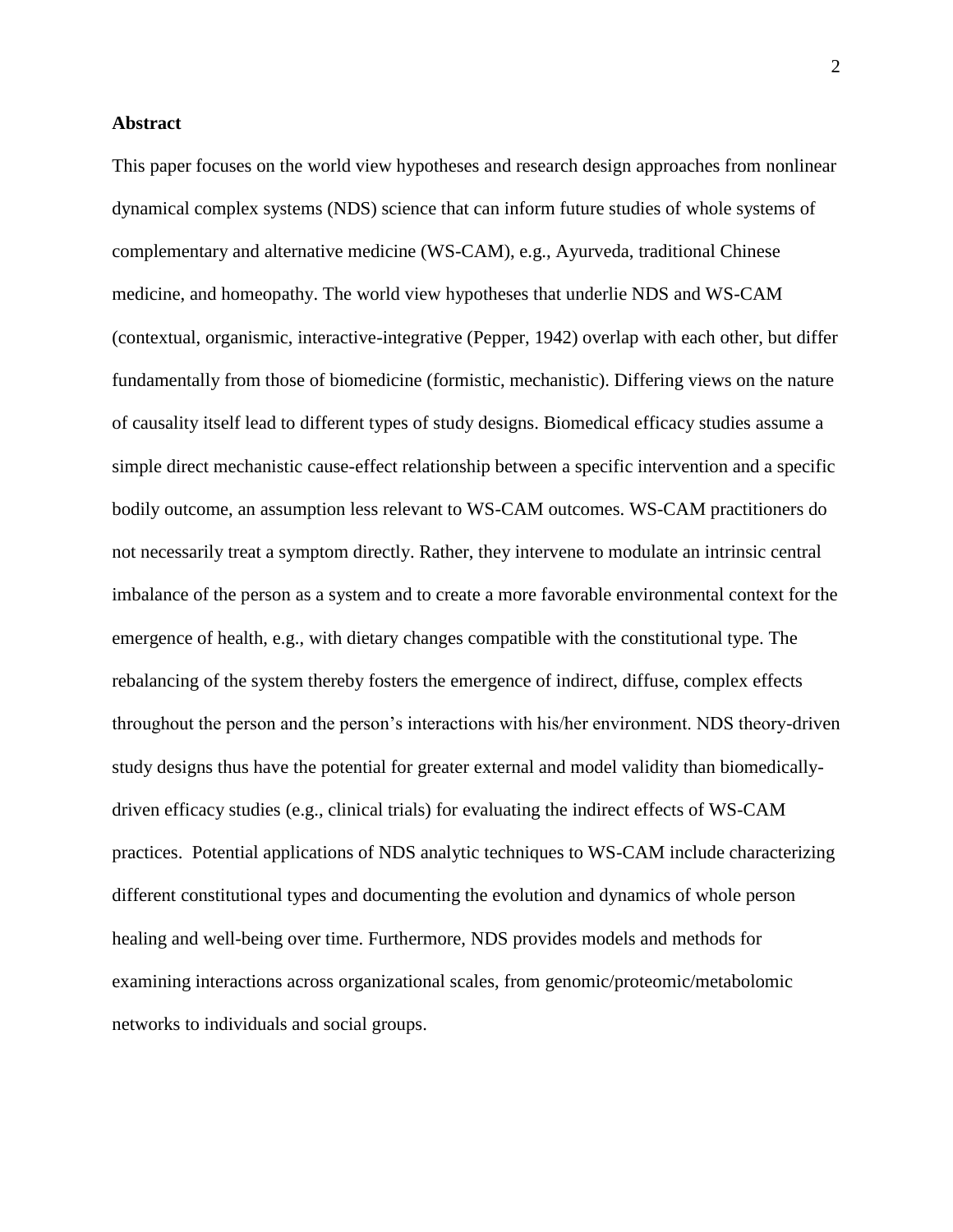#### **Introduction**

Our previous paper (see in this issue) proposes that nonlinear dynamical systems (NDS) and offers a holistic conceptual approach for developing theory-driven research programs on whole systems of complementary and alternative medicine (WS-CAM, e.g, traditional Chinese medicine, classical homeopathy, Ayurveda). NDS models offer not only theory, but also methods for improving the external validity and model validity [\(1\)](#page-13-0) of WS-CAM study designs. A major problem for WS-CAM research to date has been the focus on designing randomized controlled trials for efficacy with increasingly better internal validity while ignoring or compromising the external and model validity of many studies [\(2\)](#page-13-1). Thus, CAM practitioners repeatedly object to negative efficacy studies, citing their lack of relevance to the holistic practice theory of the WS-CAM and to real-world practice by properly trained and experienced providers. Not uncommonly, even when efficacy study results are negative or mixed, observational studies tell a different story, typically more favorable to the WS-CAM. Why?

For external and model validity, WS-CAM practitioners would need to (a) use indivisible, interdependent packages of care rather than elements of a package; (b) ensure that practitioners involved in studies are well-trained and highly experienced; and (c) evaluate complex, emergent patient-wide outcomes in each case, rather than the isolated, subsystemspecific effects of conventional drugs. The major features of WS-CAM, coordinated indivisible packages of care and emergent patient-wide outcomes, are fundamentally incompatible with the assumptions of conventional biomedical research methods.

These methods including: random clinical trials (RCT's), dismantling studies, and traditional regression models, each are predicated upon the assumptions of the general linear model (GLM). As such, they are well suited to phenomena that meet a set of linear and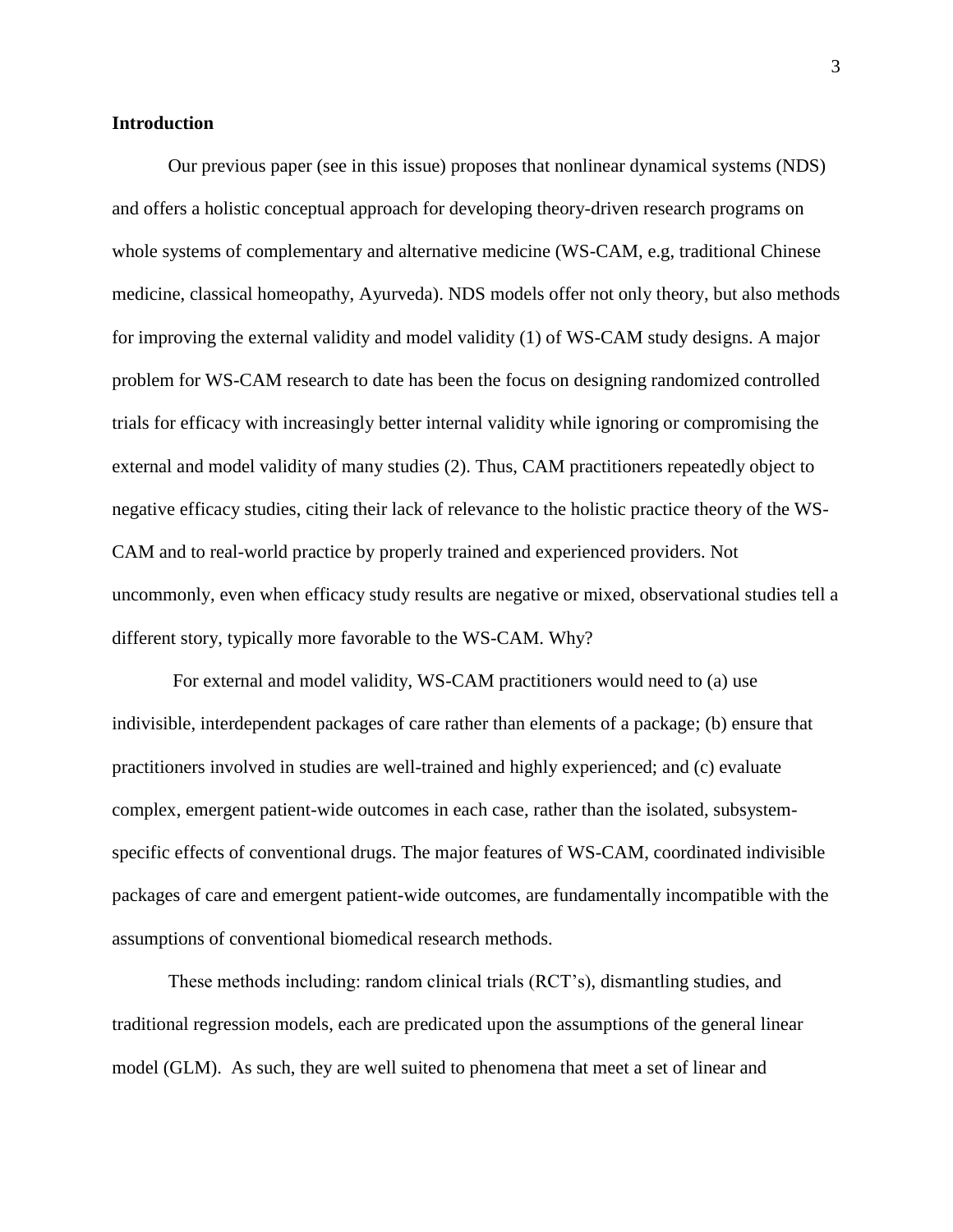reductionist assumptions: (1) Cause-effect relationships are proportional; (2) Causes are independent with additive effects; and (3) error variance is independently and identically distributed (IID). Nonlinear research models, by contrast, allow phenomena to have multiple and complex causes, with error components containing varying degrees of determinism – such as momentum effects and systemic memory (3). Causal processes in biopsychosocial dynamics appear to be irreducible and non-modular (i.e., the whole is greater than the sum of the parts), with the emergence and spread of health and illness typically over-determined - caused by more than sufficient causal processes involving a pull toward global coherence (4).

In addition to faulty assumptions regarding cause and effect, the GLM is a poor fit for modeling most WS-CAM phenomena because the "error" variance in patient responses to WS-CAM interventions should not be IID. Indeed, a key factor in the roughly 2:1 advantage of nonlinear models over their linear alternatives in studies where such comparisons are made (5) lies in the ability of nonlinear models to account for situations where increases or decreases in variance over time are deterministic rather than random. Increasing flexibility in some health related outcome is a simple example of such situations. Indeed, changes in the levels and types of noise produced by a physiological, psychological, or social system is a key point of interest, rather than a statistical nuisance to be minimized to allow for a better canvas upon which to view simple differences in patient means (6). Some social scientists, recognizing that real world clinical practice is complex and adaptive over time, are grappling to find better designs [\(7-](#page-13-2)9), but these insights are rare in biomedical or WS-CAM research.

In WS-CAM, unlike conventional drug treatment and research, the outcomes themselves are not singular, simple, specific, separate from one another, or easily predefined. Rather, WS-CAM outcomes are emergent, multiple, complex, interactive with one another and with the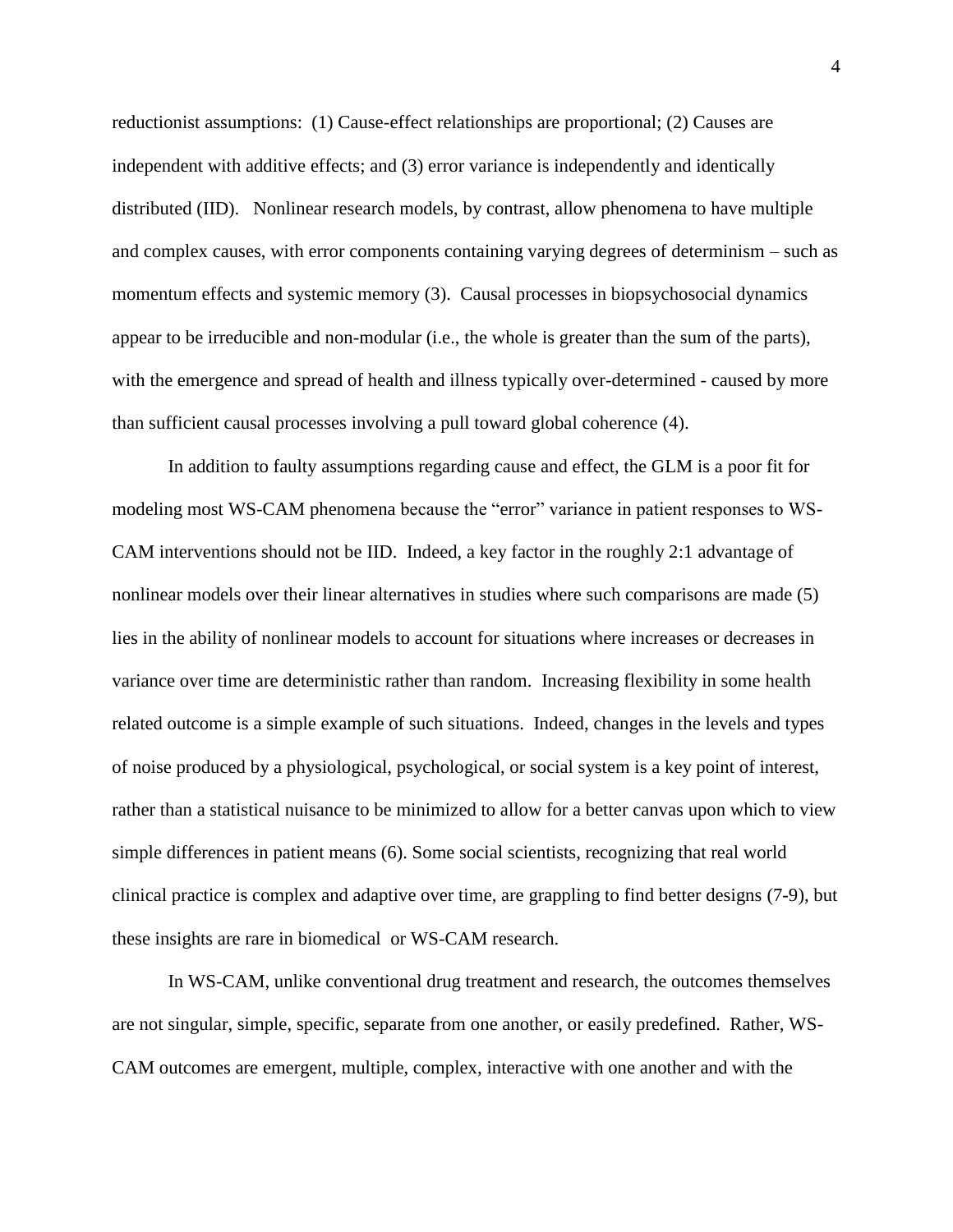environment, interdependent, and hard to predict [\(10\)](#page-14-0). Thus, the mainstream methodology of dividing the patient into a list of subsystems with a priori identifiable endpoints, even if seemingly lengthy and "comprehensive," lacks validity for appropriately evaluating the complex and fluid outcomes of WS-CAM interventions in individual patients.

These methodological issues stem from even more fundamental differences in the world views that underlie biomedical versus WS-CAM practice theories. Pepper (11) originally described four levels of world view hypotheses that range from simple to complex (Table 1). Biomedicine bases its assumptions and its questions for research on the simplest levels of world views, i.e., formistic, which views all structures and functions as existing as separate categories (e.g. your lab test value is either normal or abnormal; you either have XYZ disease or not), and mechanistic, which assumes that all effects have identifiable causes that precede them (e.g., a specific bacterium has "caused" symptoms of infection).

In contrast, WS-CAM utilize at least two higher level world views, i.e., contextual and organismic, both of which are map better onto the complexity of chronic diseases and the nature of living systems. Chronic diseases are inherently multi-factorial (e.g, genes and early life stressors, as well as current nutritional status, food and drug intolerances, environmental pollutant exposures, biological age, social environment, daily hassles and uplifts, coping skill style, and more all contribute to the person's emergent condition), but none alone is sufficient as a sole explanation. Contextual world views assume that natural phenomena always depend on the broader context in which they exist. Each patient is embedded within and interactive with his/her environment. Furthermore, balance among contextual constraints allow behavior to reorganize flexibly to produce different patterns (12). For example, flexible constraint between the heart and its nesting context (i.e., degree of exertion required) allows a healthy heart to adapt in a fluid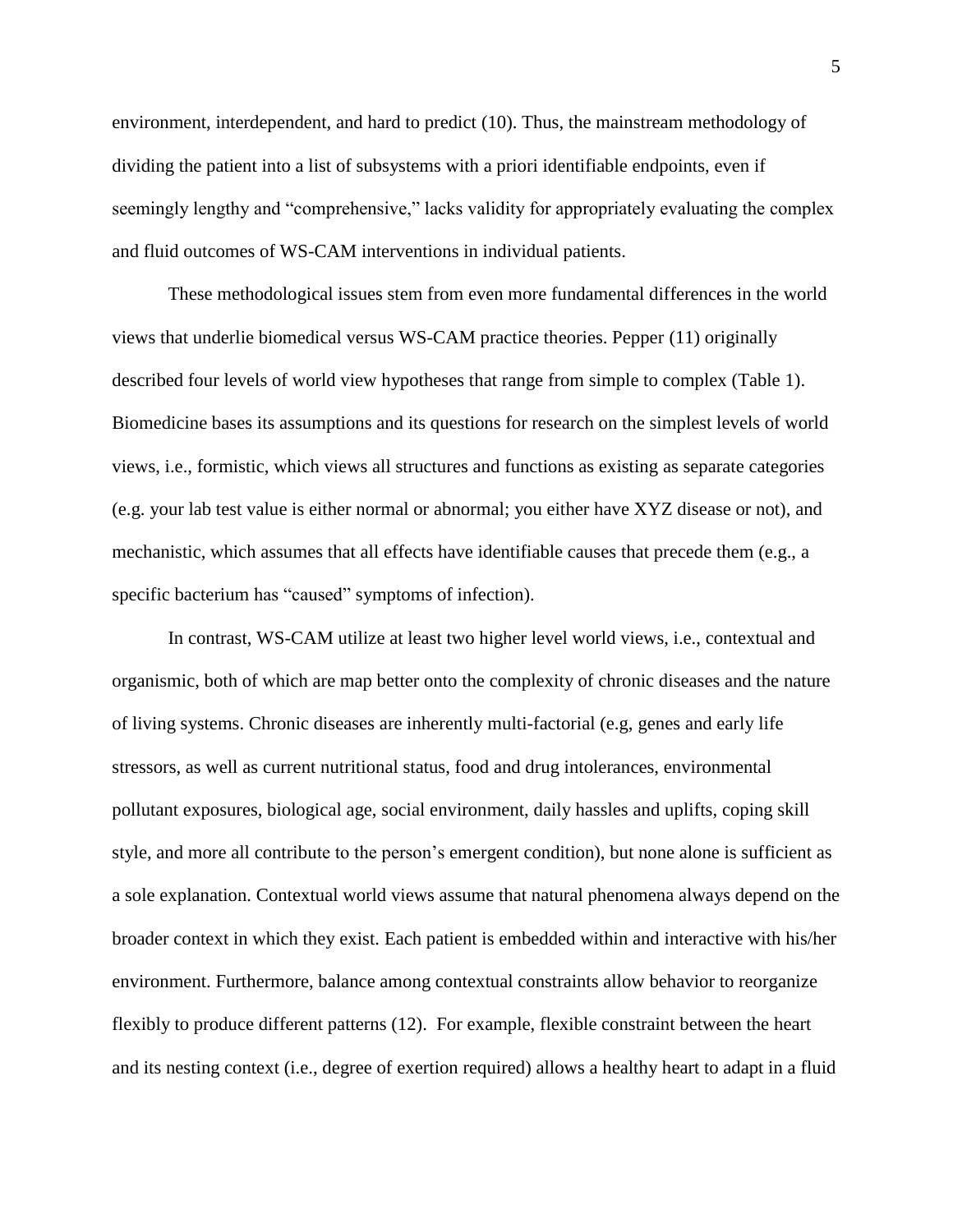manner to changing conditions, while a diseased heart under equivalent conditions might arrest (13).

Beyond the contextual world view is Pepper's organismic world view. The essence of the organismic world view is that the whole is more than the sum of the parts; it is not possible to predict the emergent properties of the whole by dissecting it into its parts and studying those separately, which is equivalent to the assumptions of complexity theory and emergence within NDS (14). Not surprisingly, among patients with chronic pain, those who endorse a formistic world view are significantly less likely to report CAM utilization [\(15\)](#page-14-1).

The world views of WS-CAM start at contextual and organismic levels and thus map better onto the assumptions of NDS methods than biomedicine and the general linear model. Questions that NDS study designs on WS-CAM can best address involve (a Including patientprovider interactions within a biopsychosocial framework (cf. Pincus, 2011, this issue); (b) observing shifts to global emergent patterns of patient behaviorover the course of WS-CAM treatment (successful or unsuccessful); (c) understanding the processes of stuckness (disease) and unstuckness using indices of flexibility and rigidity from NDS (10, 16-17).

#### **Exemplars from NDS Research in Behavioral Sciences Relevant to WS-CAM**

Dynamics involve continuing change. NDS methods allow scientists to study the processes of change in a complex system. However, it is misleading to assume that the "change" is simply movement from one static stable state (sick) to another (well). Even a person stuck in the rut of disease is a dynamical system in continuous motion. However, the pattern of the recurring motion, i.e., the dynamical attractor pattern, from which the diseased state emerges, is very constrained and differs from that of a healthy state, whose pattern is more flexible (13, 19- 21)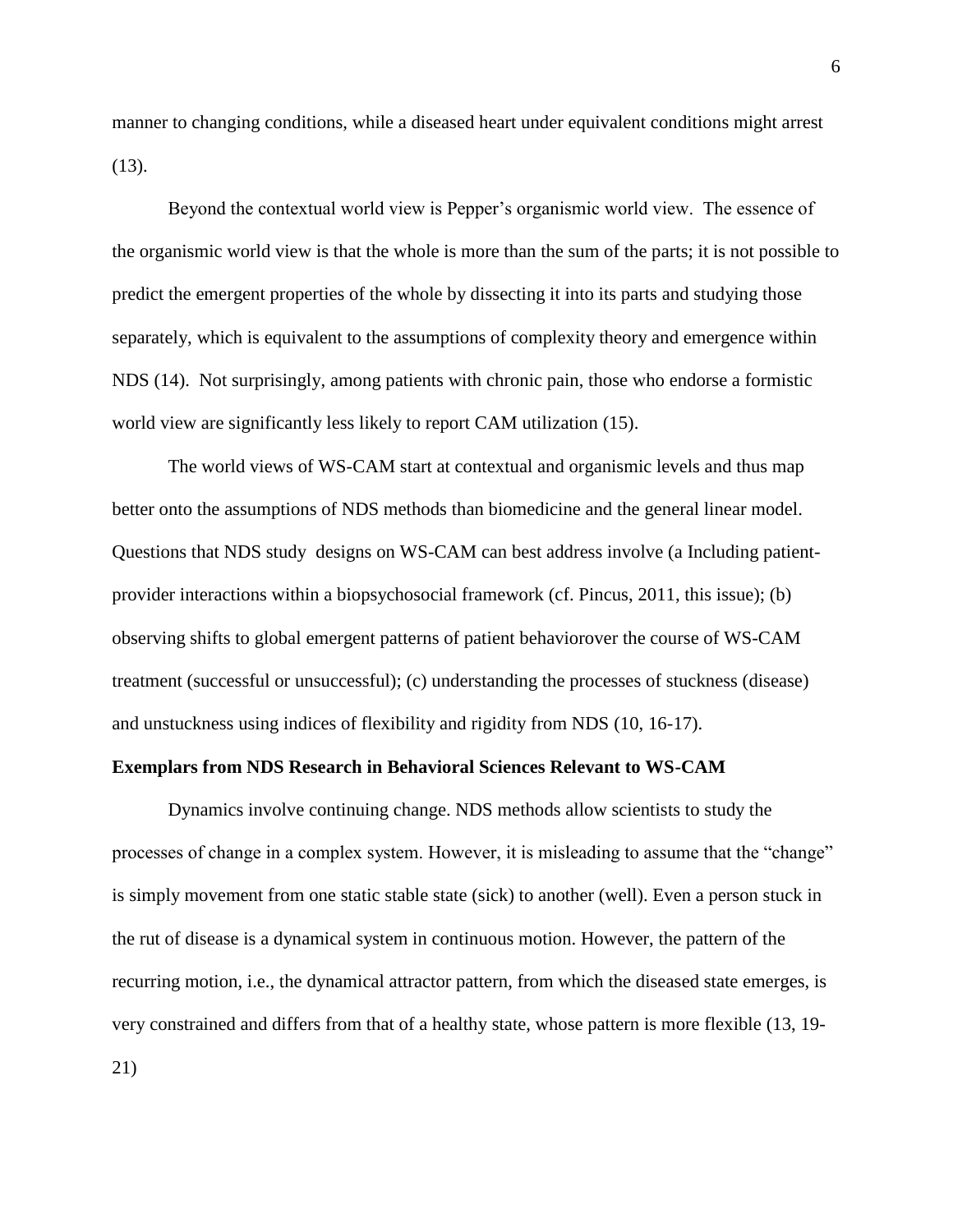Examples from NDS research illustrate these points. For instance, Mandell and Selz (22- 24) computed the dynamical properties of the different behavioral styles with which persons with borderline personality disorder versus obsessive-compulsive disorder performed the same computerized drawing task in the laboratory. The task performance patterns of the more impulsive and affectively unstable borderlines translated in NDS analysis into greater global entropy and smaller local entropies. In contrast, the obsessive-compulsives exhibited smaller values of global entropy and larger local entropy. The dynamics of the task performance were a microcosmic manifestation of each person's macroscopic behavioral pattern as a living system, i.e., a motif (25), in the larger world around them. Measuring one key parameter within a complex system to characterize the holistic qualities of the broader system is a common strategy in NDS, which has been replicated successfully in various contexts (12). For WS-CAM, an NDS-theory driven study could test the hypothesis that behavioral dynamics produced from analogue tasks such (e.g., drawing, finger tapping, articulation in speech, and problem-solving) can differentiate people with variations of specific constitutional types, e.g., in TCM (root disturbance), homeopathy (constitutional remedy), or Ayurveda (dominant dosha).

NDS methods can also differentiate unique dynamics of sick versus healthy persons, as well as old versus young individuals. For example, Goldberger et al (26-31) have done multiple studies showing loss of complexity in the cardiac variability of heart disease patients versus normals and of older versus younger persons across different time scales. Different types of cardiac conditions are associated with different dynamical patterns. Woyshville et al (32) showed that Alzheimer's disease patients have less neurophysiological complexity in terms of lower fractal dimension of their electroencephalographic patterns compared with normal controls. Affective disorder patients also exhibit less mood complexity, i.e., more constrained behaviors,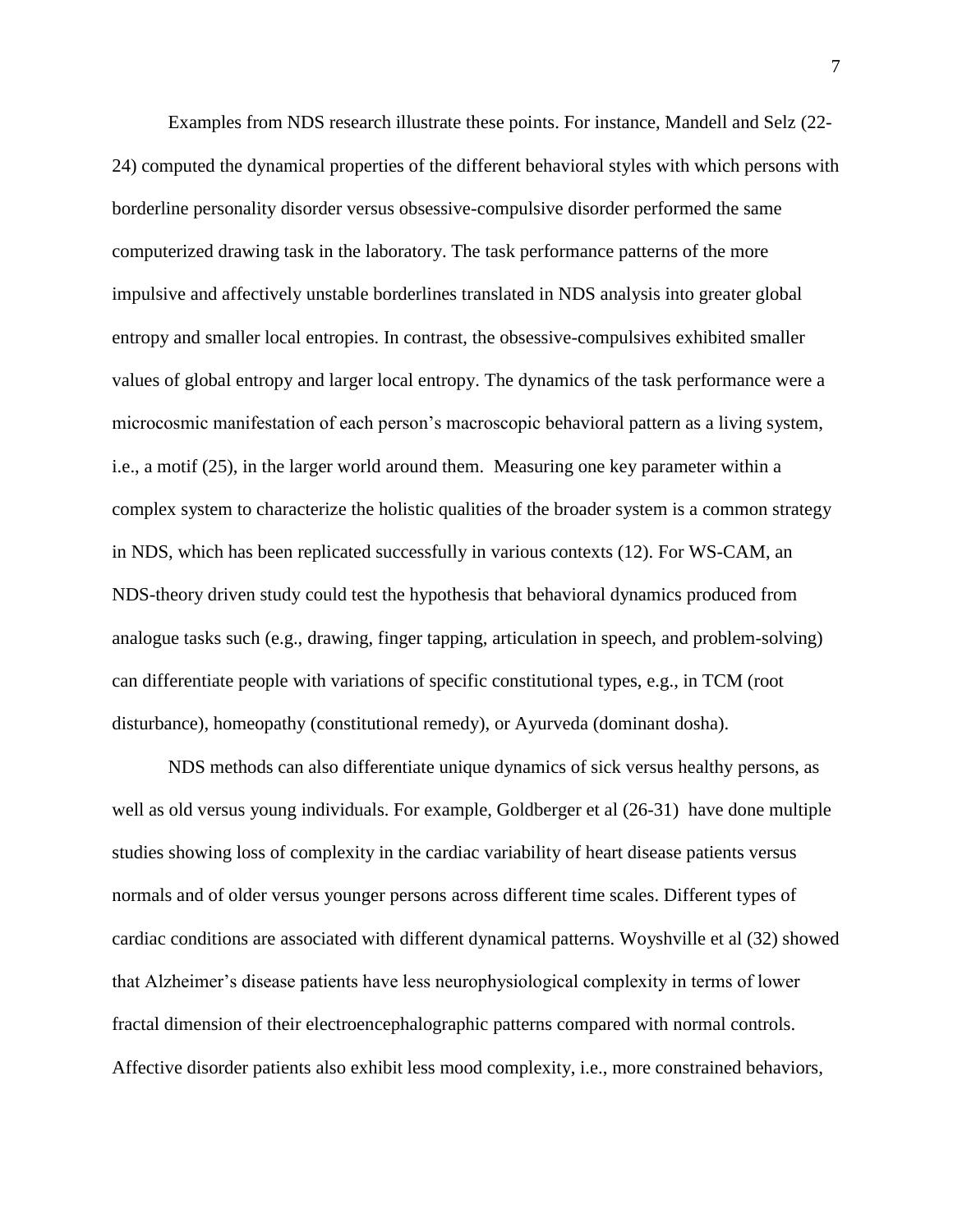in the dynamics of their daily mood ratings with lower fractal dimension 33). Depressed or even bipolar patients are stuck in a more rigid dynamic of mood changes day to day, less flexible, adaptable or resilient to events, than are affectively normal persons.

Many individuals use WS-CAM to optimize health and well-being, not just to treat sickness and disease. The goal is achieve well-being beyond the absence of disease, as in the World Health Organization's definition of health [\(34\)](#page-15-0). Can NDS methods assist in differentiating varying degrees of well-being, from languishing to "normal" to flourishing? Losada et al [\(35-37\)](#page-15-1) studied three different small groups as complex systems, i.e., business teams with previously documented real-world differences in their performance outcomes, i.e., high (healthy), intermediate or mixed (average), low (unhealthy) as measured by productivity, customer satisfaction, profitability, and co-worker evaluations. Here the question was the degree of functionality, cf. well-being, of each team as a social system with interdependent relationships and interactions. The researchers asked the teams to work together as they usually would to generate a business plan for the upcoming year. Independent trained judges observed and coded the behaviors of the team members, moment-to-moment for mutual influences on one another, such as positivity versus negativity, inquiry, and advocacy for their own or others' ideas. The investigators used a set of differential equations to model the features of the time series and compared the goodness of fit between the mathematical model and the empirical data on the dynamics of these behavioral patterns and processes of each group.

The different business teams showed striking differences in their dynamics. The high performing team showed flexible and adaptive complex behaviors toward one another, with a preponderance of positivity over negativity (cf. the butterfly-like complexor pattern seen in Figure 1a (35-37). The poor performing group, languishers, exhibited much more restricted,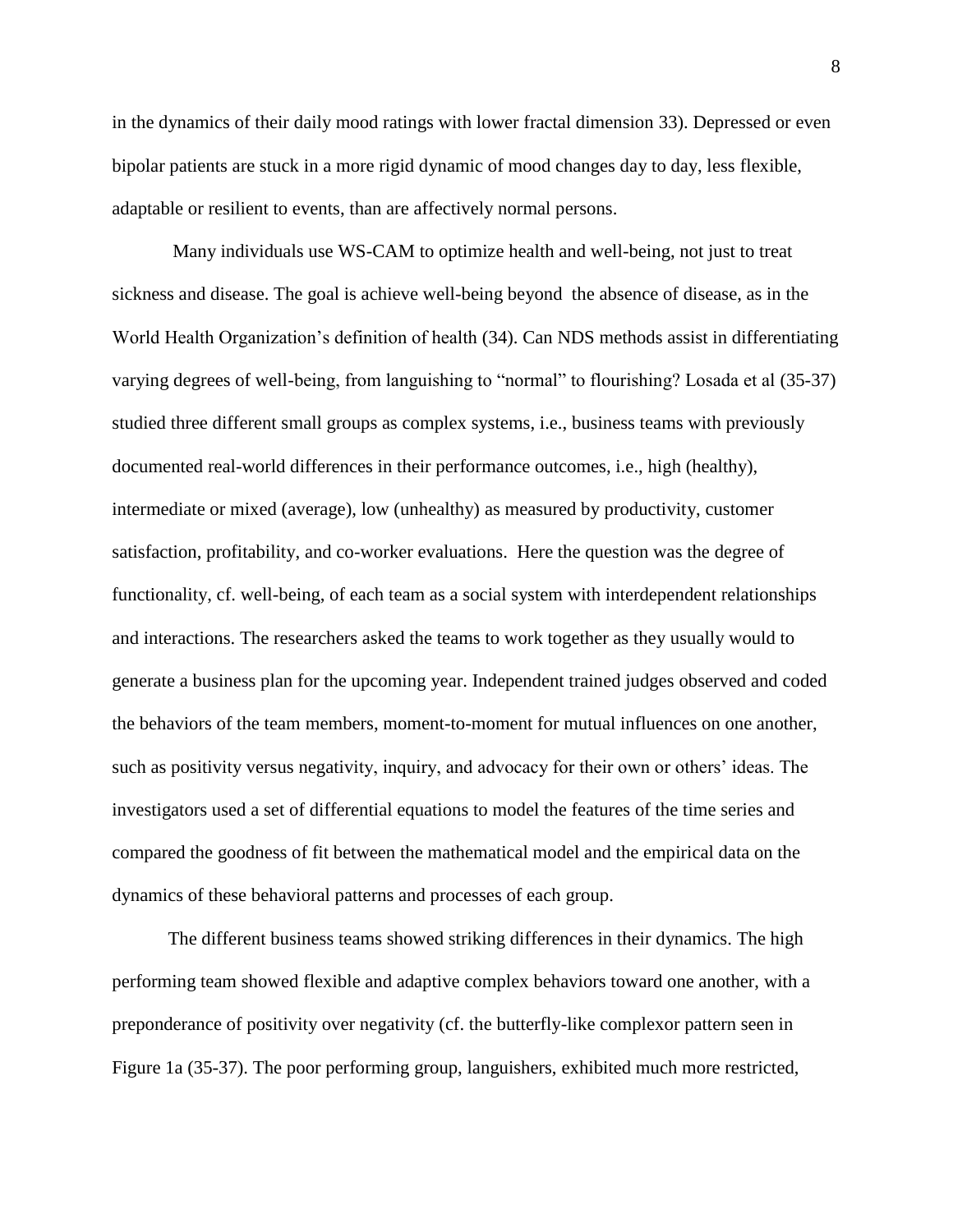rigid, and negative range of interpersonal behavioral dynamics, more like limit cycle attractors (Figure 1b). The intermediate performing group showed dynamics between the high and low performing teams.

In the Losada research, the mathematical models for conditions under which systems manifested well-being revealed that ratios of positive to negative (P/N) system behaviors of at least 2.9:1 were the cut-off for bifurcation of the system dynamics to occur. For a P/N ratio between 2.9 and 11.6, people and groups as complex living systems exhibited the healthier, optimally complex dynamics of human flourishing in the short-term and greater objectivelymeasured success in the long-term. On the other hand, positivity-negativity ratios below 2.9 correlated with more dysfunctional, rigid dynamics and poorer outcomes. This ratio is common in various human flourishing context, for example in marital interactions where a 5:1 of positive to negative interaction has provided a useful cutoff in predicting stable from unstable marriages (cite Gottman). in marital interactions

We posit that the dynamics of human flourishing are key to studying the positive dimensions of intra-individual clinical outcomes, including positive life-altering transformative changes, reported in a subset of patients treated with various WS-CAM (38-41). Because of the NDS-based hypothesis that the patient will express his/her dynamics across the many and varied contexts of their daily lives, it would be possible to adapt a variety of NDS study designs for WS-CAM research. A Mandell and Selz type of design (22) could look at the flexibility of dynamics at the individual level of scale. A Losada-type design and methods (35, 37) could examine the health of the person's dynamics, i.e., flexibility, positivity versus negativity, and resilience, in interaction with their usual social group such as a spouse/significant other, family, or work group.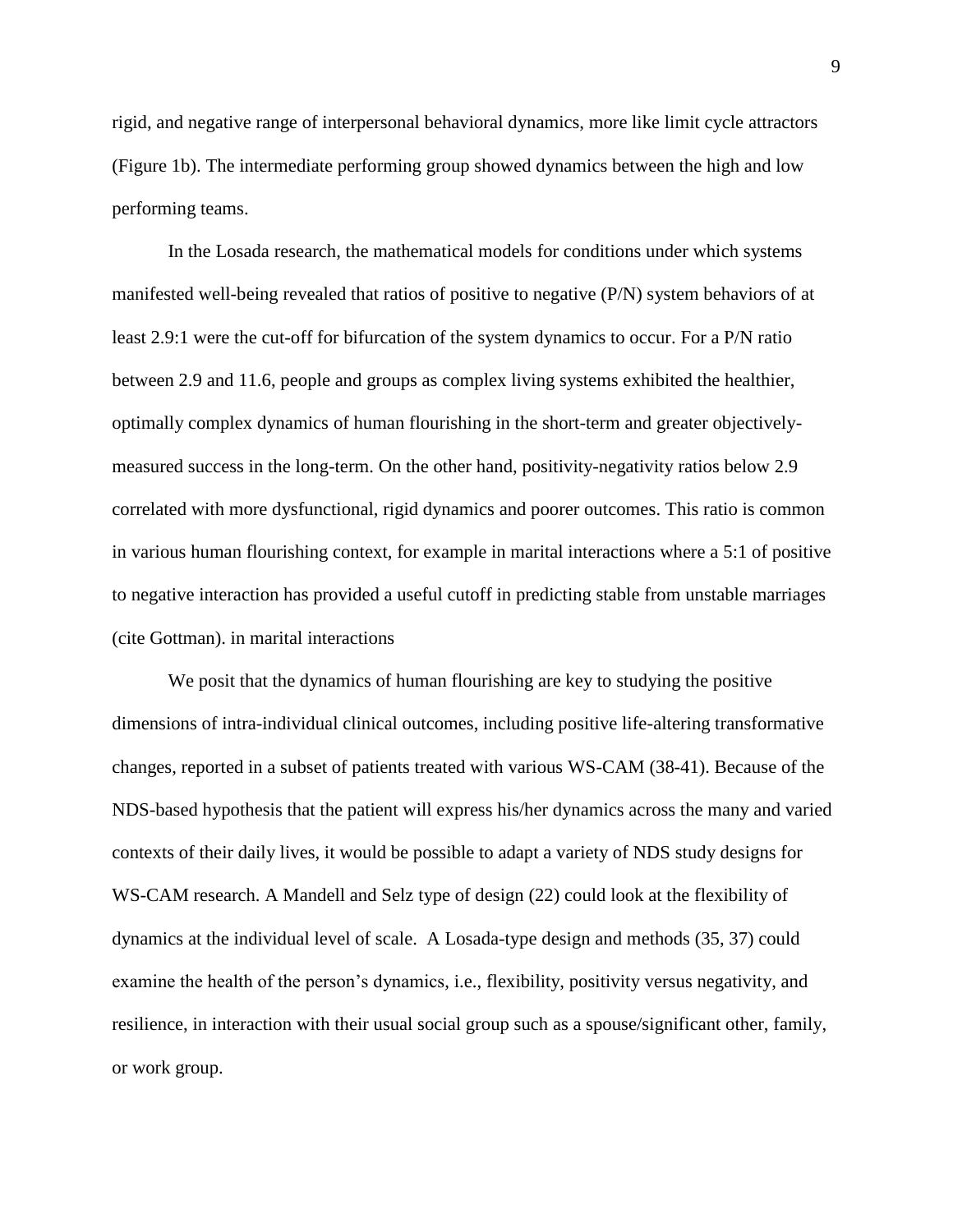Hollenstein and colleagues (cf. Howerter et al., 2011, this issue) have shown the feasibility of documenting the dynamics of behavioral improvement with successful treatment intervention in individuals and in family systems (20, 42-44). What is relevant for WS-CAM research is that regardless of the nature of the intervention (it could be a package of coordinated TCM therapies, rather than family therapy), the same types of NDS methods could apply to study changes in the dynamics of the person over the course of WS-CAM treatment. The data points are the moment to moment change in the state of the system's dynamics under some sort of environmental challenge or stressor. Investigators can sample the system dynamics at baseline and multiple times over the course of treatment.

Anecdotal case reports as well as interviews from systematic qualitative studies on WS-CAM suggest the conclusion that the patient initially consults the practitioner for help with a specific chief complaint, but later realizes that a number of things in addition to the chief complaint changed during the treatment [\(38,](#page-15-2) [45-48\)](#page-15-3). These types of changes might include adopting everyday healthier behaviors, improving in sense of well-being, spiritual connectedness and sense of purpose, gaining perspective on and taking action to change positive and negative relationship patterns, and experiencing major improvements in other physical or emotional symptoms [\(10\)](#page-14-2). Such outcomes strongly suggest that treatment effects are manifestations of a complex system in action involving cascades of indirect over time rather than simple direct effects.

The underlying hypothesis for NDS-driven research on WS-CAM is that the intervention packages constitute a positive "force" interacting with the person as a complex adaptive system. The multidimensional changes reflect the various indirect effects in space (i.e., other parts of the body or other behaviors, including the individual's interpersonal behaviors) and time (the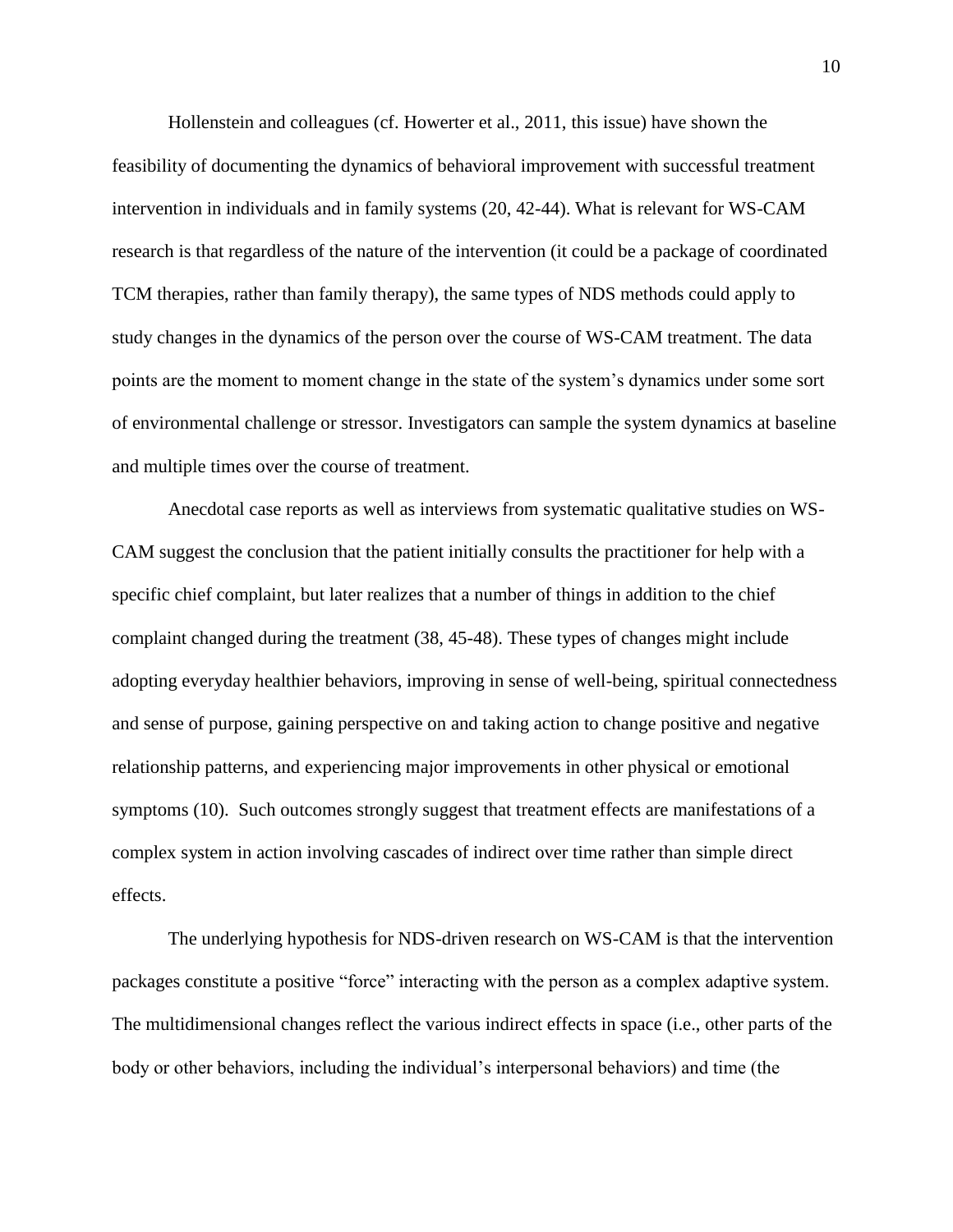evolution and persistence of improvements after the treatment ends). It is also possible to use a defined negative stressor, such as a public speaking task, treadmill exercise, or interaction with another person (familiar or unfamiliar) as the "force" to perturb the broader system(s), to evaluate the flexibility, adaptability, and resilience before, during, and after WS-CAM treatment. Methods from NDS research provide some innovative ways to capture evidence of and to characterize such changes (49), typically through the use of time-series analyses to characterize temporal complexity, recurrence, and structure. Time series data collection tools for NDS research in WS-CAM can include continuous computerized task performance recordings (22); videotaped behaviors during interpersonal interactions [\(20\)](#page-14-3) with WS-CAM providers, family members, business associates, or strangers; ambulatory, home, and laboratory physiological monitoring [\(50-54\)](#page-16-0) of actigraphic motor activity levels, heart rate variability, blood pressure, photoplethysmography, electrodermal responses, and/or respiration patterns; frequent daily ratings of overall wellbeing (54) or mood (33); and activation patterns of gene arrays [\(55\)](#page-16-1). Technology already allows ambulatory field studies of interpersonal conversations [\(56-59\)](#page-16-2) and of physiological functioning [\(54\)](#page-16-3) while the individual pursues his/her real world everyday life. In the end, the important outcomes for patients (and providers) with regard to WS-CAM outcomes are not only improved laboratory tests, better quality of life ratings on questionnaires, and less health care utilization/costs, but also real-world quality of life in the person's everyday dynamics of living. The methods and the data collection tools currently available for NDS/complexity theory-driven research have laid a foundation for undertaking these types of studies on WS-CAM.

#### **Conclusions**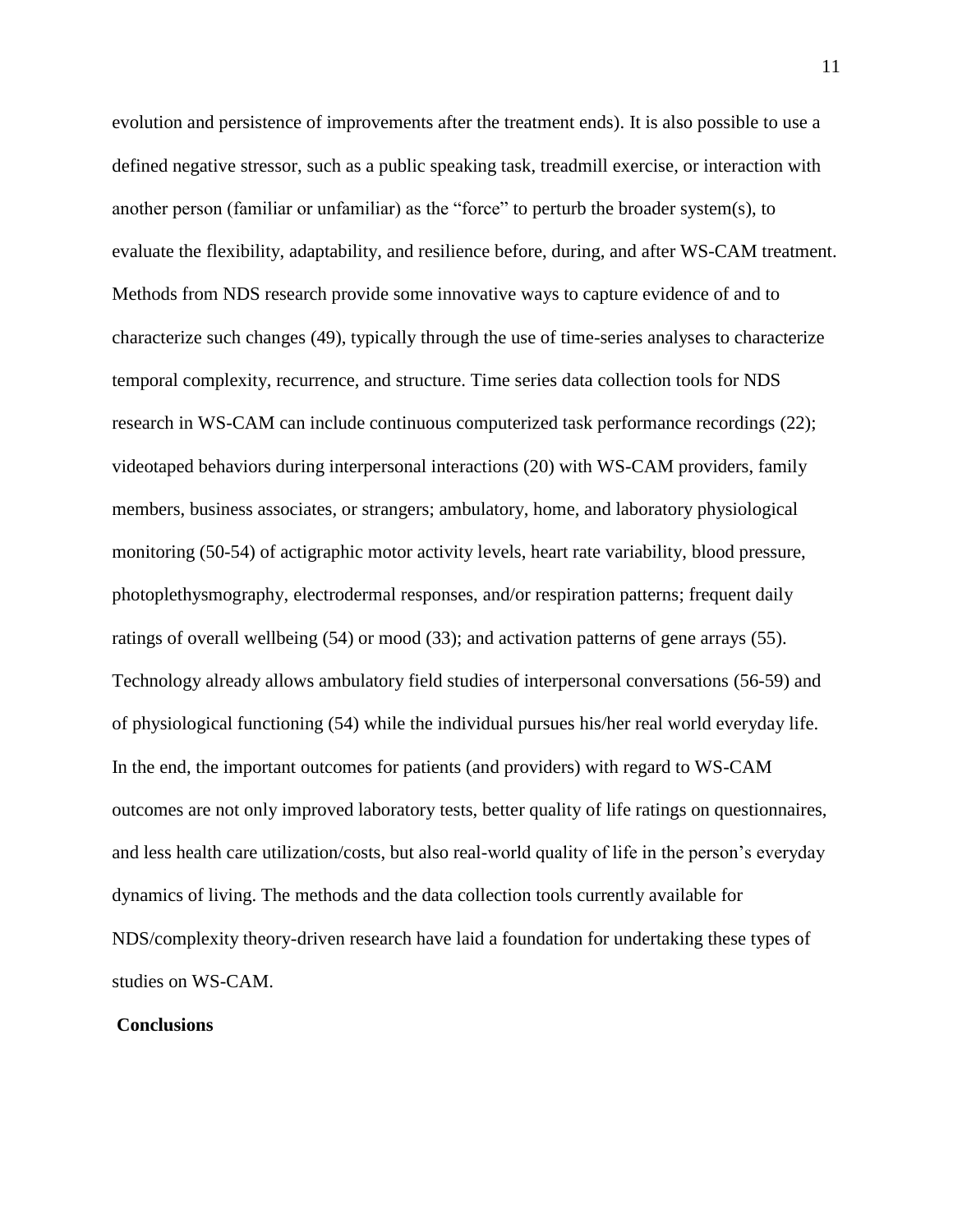NDS science is not limited to studies at the level of scale of the patient as a living organism. Rather, NDS can examine a complex system at any level of scale, from gene and biochemical networks (see Abu-Asab and Amri, 2011; this issue) to cells to physiological systems, to individual persons, to social systems. NDS methods, while no panacea for all of the methodological limitations in current WS-CAM research, offer two significant advantages. That is, NDS study designs allow the intervention to stay intact and the patient (or whatever complex system at a given level of scale is under study) to exhibit emergent, dynamic outcomes as a whole, indivisible complex adaptive system in environmental context. The capacity to capture real-world dynamics and to accommodate the indirect causality inherent in WS-CAM theories and practices is a step forward toward WS-CAM studies with greater external and model validity.

#### **References**

<span id="page-13-1"></span><span id="page-13-0"></span>1. Bornhöft G, Maxion-Bergemann S, Wolf U, Kienle GS, Michalsen A, Vollmar HC, Gilbertson S, Matthiessen PF. Checklist for the qualitative evaluation of clinical studies with particular focus on external validity and model validity. BMC Med Res Methodol. 2006;6:56. 2. Paterson C, Baarts C, Launsø L, Verhoef MJ. Evaluating complex health interventions: a critical analysis of the 'outcomes' concept. BMC Complement Altern Med. 2009;9:18. 3. Pincus D, Ortega DL, Metten AM. Orbital decomposition for multiple time series comparisons. In Guastello SJ, Gregson RAM, editors. Nonlinear dynamical systems analysis for the behavioral sciences using real data. Boca Raton, FL: C R C Press /Taylor & Francis; 2011. 4. Pincus D, Metten, AM. Nonlinear dynamics in biopsychosocial resilience. Nonlinear Dynamics, Psychol Life Sci. 2010; 14:353-380.

5. Guastello SJ. Managing emergent phenomena: nonlinear dynamics in work organizations. Mahwah, NJ: Lawrence Erlbaum Associates; 2002.

6. Pincus D, Sheikh AA. Imagery for pain relief: a scientifically grounded guidebook for clinicians. New York: Routledge; 2009.

7. Borkovec TD, Sibrava NJ. Problems with the use of placebo conditions in psychotherapy research, suggested alternatives, and some strategies for the pursuit of the placebo phenomenon. J Clin Psychology. 2005;61(7):805-18.

<span id="page-13-2"></span>8. Collins LM, Murphy SA, Strecher V. The multiphase optimization strategy (MOST) and the sequential multiple assignment randomized trial (SMART): new methods for more potent eHealth interventions. Am J Prev Med. 2007;32(5 Suppl):S112-8.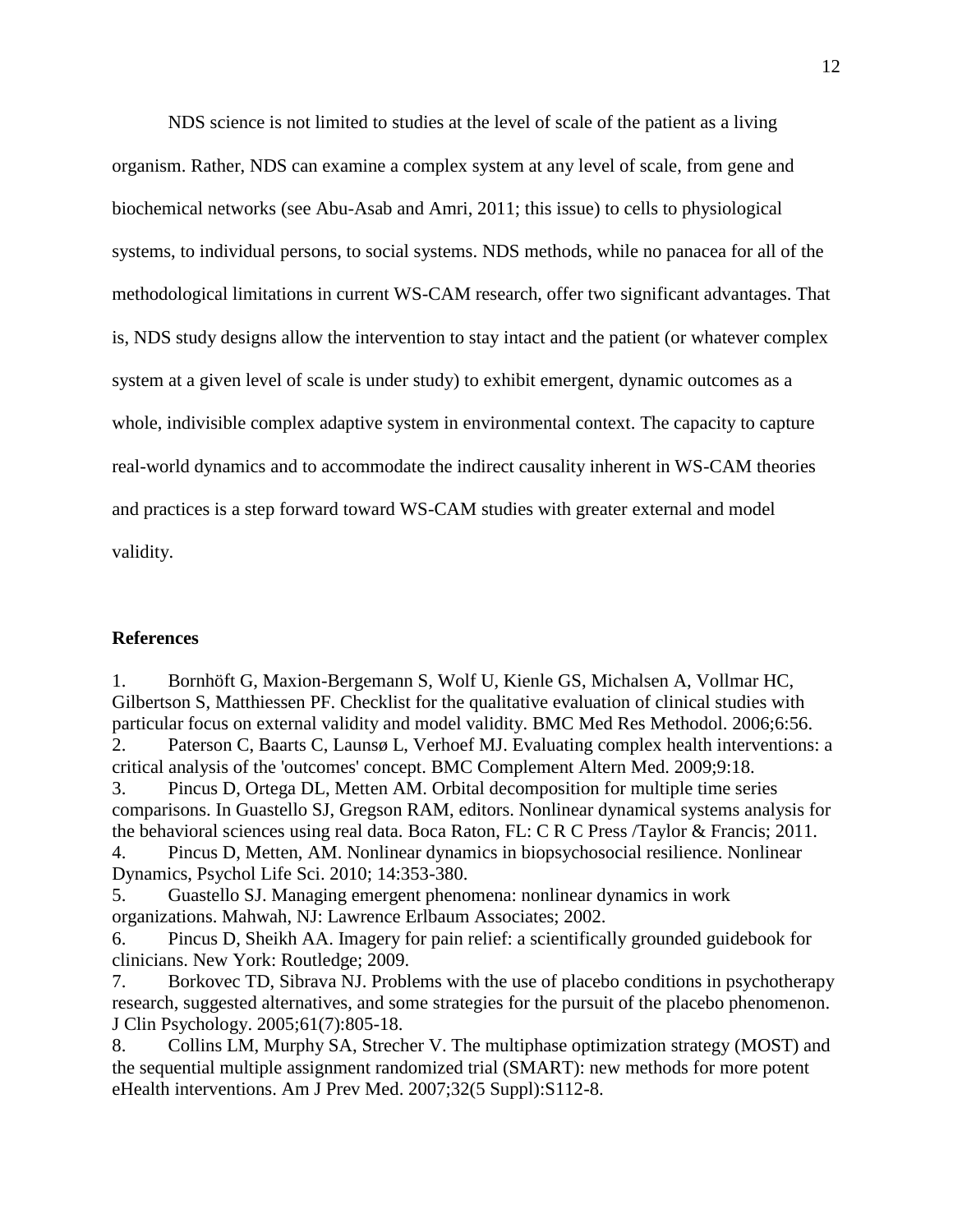9. Murphy SA, Lynch KG, Oslin D, McKay JR, TenHave T. Developing adaptive treatment strategies in substance abuse research. Drug Alcohol Depend. 2007;88 Suppl 2:S24-30.

<span id="page-14-0"></span>10. Bell IR, Koithan M. Models for the study of whole systems. Integrative Cancer Therapies. 2006;5(4):293-307.

11. Pepper SC. World Hypotheses: A Study in Evidence. Cambridge, England/Berkeley, CA (reprint): Cambridge University Press (reprinting University of California Press); 1942/1961 (reprint).

<span id="page-14-1"></span>12. Hollis G., Kloos H., Van Orden GC., Origins of order in cognitive activity. In: Guastello SJ., Koopmans M, Pincus D., editors. Chaos and complexity in psychology: theory of nonlinear dynamical systems. Cambridge MA: Cambridge University Press; 2009.

13. Goldberger AL. Non-linear dynamics for clinicians: chaos theory, fractals, and complexity at the bedside. Lancet. 1996;347:1312-4.

14. Guastello, SJ, Liebovitch, LS. Introduction to nonlinear dynamics and complexity. In: Guastello SJ, Koopmans, M, Pincus, D. editors. Chaos and Complexity in Psychology: The Theory of Nonlinear Dynamical Systems. Cambridge, MA: Cambridge University Press; 2009.

15. Buck T, Baldwin, C.M., Schwartz, G.E. Influence of worldview on health care choices among persons with chronic pain. J Altern Complement Med. 2005;11(3):561-8.

16. Schwartz GE, Russek L. The challenge of one medicine: Theories of health and eight world hypotheses. Advances: The Journal of Mind-Body Health. 1997;13(3):7-23.

<span id="page-14-2"></span>17. Koithan M, Verhoef M, Bell IR, Ritenbaugh C, White M, Mulkins A. The process of whole person healing: "unstuckness" and beyond. J Altern Complement Med. 2007;13(6):659- 68.

18. Goldberger AL, Peng CK, Lipsitz LA. What is physiologic complexity and how does it change with aging and disease? Neurobiol Aging. 2002;23(1):23-6.

19. Granic IA, Hollenstein T. A survey of dynamic systems methods for developmental psychopathology. In: Cicchetti D, Cohen DJ, editors. Developmental Psychopathology: John Wiley and Sons; 2006. p. 889-930.

<span id="page-14-3"></span>20. Hollenstein T. State space grids: analyzing dynamics across development. International Journal of Behavioral Development. 2007;31(4):384-96.

21. Mandell AJ, Selz KA. Dynamical systems in psychiatry: now what? Biological Psychiatry. 1992;32(4):299-301.

22. Mandell AJ, Selz KA. Nonlinear dynamical patterns as personality theory for neurobiology and psychiatry. Psychiatry. 1995;58:371-90.

23. Selz KA, Mandell, A.J. Style as mechanism: from man to a map of the interval and back. Society of Photo-Optical Instrumentation Engineers Proceedings: Chaos in Biology and Medicine. 1993;2036:174-82.

24. Selz KA, Mandell, A.J. The power of style: differential operator scaling in the lexical compression of sequences generated by psychological, content-free computer tasks. Complexity. 1997;2(3):50-5.

25. Vasquez A, Dobrin R, Sergi D, Eckmann JP, Oltvai ZN, Barabasi AL. The topological relationship between the large-scale attributes and local interaction patterns of complex networks. Proceedings of the National Academy of Sciences of the United States of America. 2004;101(52):17940-5.

26. Costa M, Goldberger AL, Peng CK. Multiscale entropy analysis of complex physiologic time series. Phys Rev Lett. 2002;89:068102:1-4.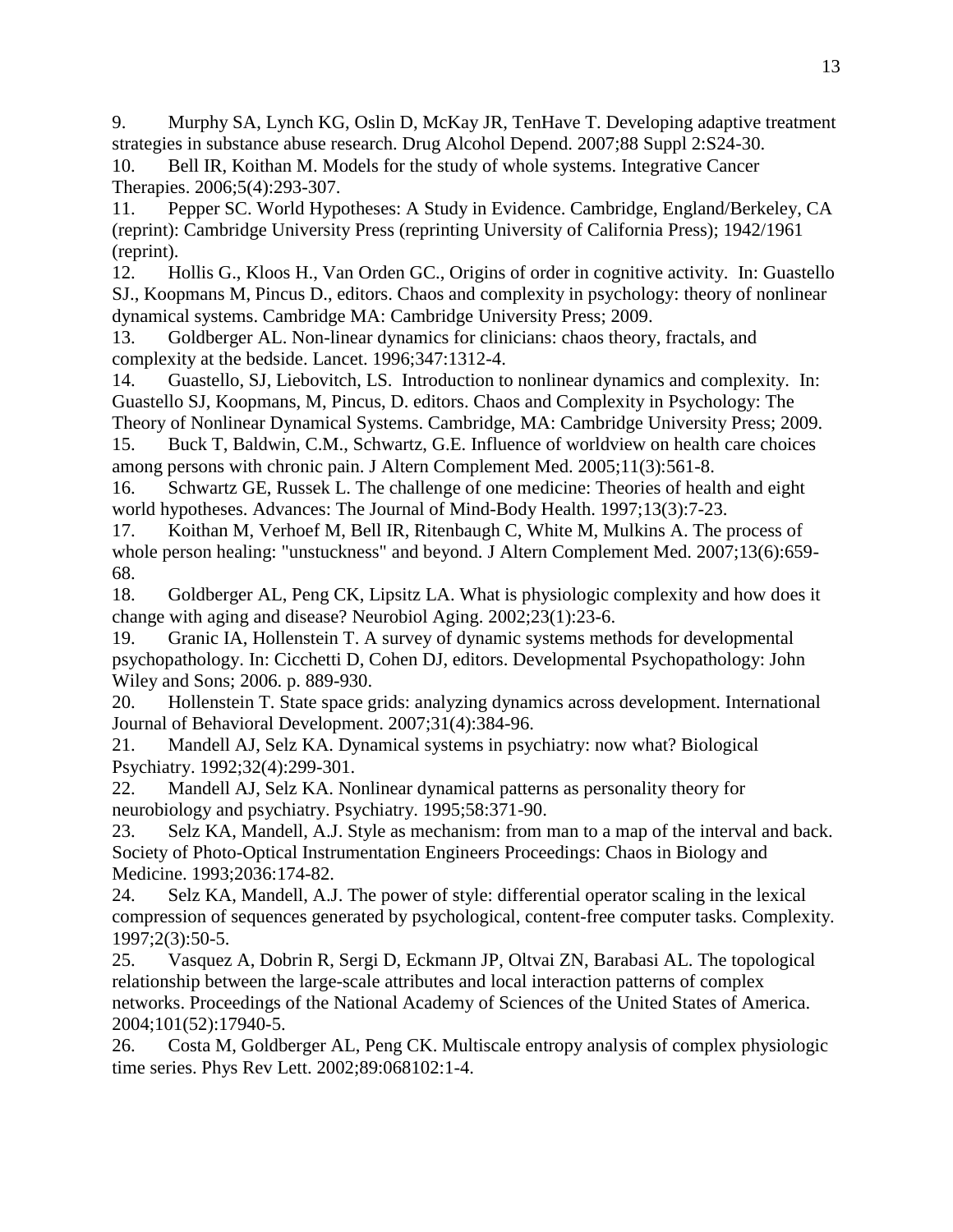27. Costa M, Goldberger AL, Peng CK. Multiscale entropy analysis of biological signals. Physical Review E. 2005;71(021906):1-18.

28. Goldberger AL, Amaral, L.A.N., Hausdorff, J.M., Ivanov P.C., Peng, C.K., Stanley, H.E. Fractal dynamics in physiology: alterations with disease and aging. Proceedings of the National Academy of Sciences. 2002;99(Suppl 1):2466-72.

29. Havlin S, Buldyrev SV, Goldberger AL, Mantegna RN, Peng CK, Simons M, et al. Statistical and linguistic features of DNA sequences. Fractals. 1995;3(2):269-84.

30. Peng CK, Henry IC, Mietus JE, Hausdorff JM, Khalsa G, Benson H, et al. Heart rate dynamics during three forms of meditation. Int J Cardiology. 2004;95(1):19-27.

31. Yang AC, Goldberger AL, Peng CK. Genomic classification using an information-based similarity index: application to the SARS coronavirus. J Comput Biol. 2005;12(8):1103-16.

32. Woyshville MJ, Calabrese JR. Quantification of occipital EEG changes in Alzheimer's disease utilizing a new metric: the fractal dimension. Biological Psychiatry. 1994;35(6):381-7.

33. Woyshville MJ, Lackamp JM, Eisengart JA, Gilliland JA. On the meaning and measurement of affective instability: clues from chaos theory.[erratum appears in Biol Psychiatry 1999 Apr 15;45(8):following 1081]. Biological Psychiatry. 1999;45(3):261-9.

<span id="page-15-0"></span>34. WHO. Preamble to the Constitution of the World Health Organization as adopted by the International Health Conference, New York, 19-22 June, 1946; signed on 22 July 1946 by the representatives of 61 States (Official Records of the World Health Organization, no. 2, p. 100) and entered into force on 7 April 1948.: WHO; 1948. p. 100.

<span id="page-15-1"></span>35. Fredrickson BL, Losada MF. Positive affect and the complex dynamics of human flourishing. American Psychologist. 2005;60(7):678-86.

36. Losada M. The complex dynamics of high performance teams. Mathematical Computer Modelling. 1999;30:179-92.

37. Losada M, Heaphy E. The role of positivity and connectivity in the performance of business teams: a nonlinear dynamics model. American Behavioral Scientist. 2004;47(6):740-65. 38. Gould A, MacPherson, H. Patient perspectives on outcomes after treatment with

<span id="page-15-2"></span>acupuncture. Journal of Alternative and Complementary Medicine. 2001;7:261-8.

39. MacPherson H, Thomas, K. Self-help advice as a process integral to traditional acupuncture care: implications for trial design. Complement Ther Med. 2008;16(2):101-6. 40. MacPherson H, Thorpe, L., Thomas, K. Beyond needling--therapeutic processes in acupuncture care: a qualitative study nested within a low-back pain trial. J Altern Complement Med. 2006;12(9):873-80.

41. Lansky AL. Impossible Cure: The Promise of Homeopathy. Portola Valley, CA: R.L. Ranch Press; 2003.

42. Granic I, Hollenstein T. Dynamic systems methods for models of developmental psychopathology. Dev Psychopathol. 2003;15(3):641-69.

43. Granic I, Hollenstein T, Dishion TJ, Patterson GR. Longitudinal Analysis of Flexibility and Reorganization in Early Adolescence: A Dynamic Systems Study of Family Interactions. Developmental Psychology. 2003;39(3):606-17.

44. Hollenstein T, Granic I, Stoolmiller M, Snyder J. Rigidity in Parent-Child Interactions and the Development of Externalizing and Internalizing Behavior in Early Childhood. Journal of Abnormal Child Psychology. 2004;32(6):595.

<span id="page-15-3"></span>45. Bell I, Koithan, M., DeToro, D. Outcomes of homeopathic treatment: patient perceptions and experiences. Focus on Alternative and Complementary Therapies. 2004;9(4):21.